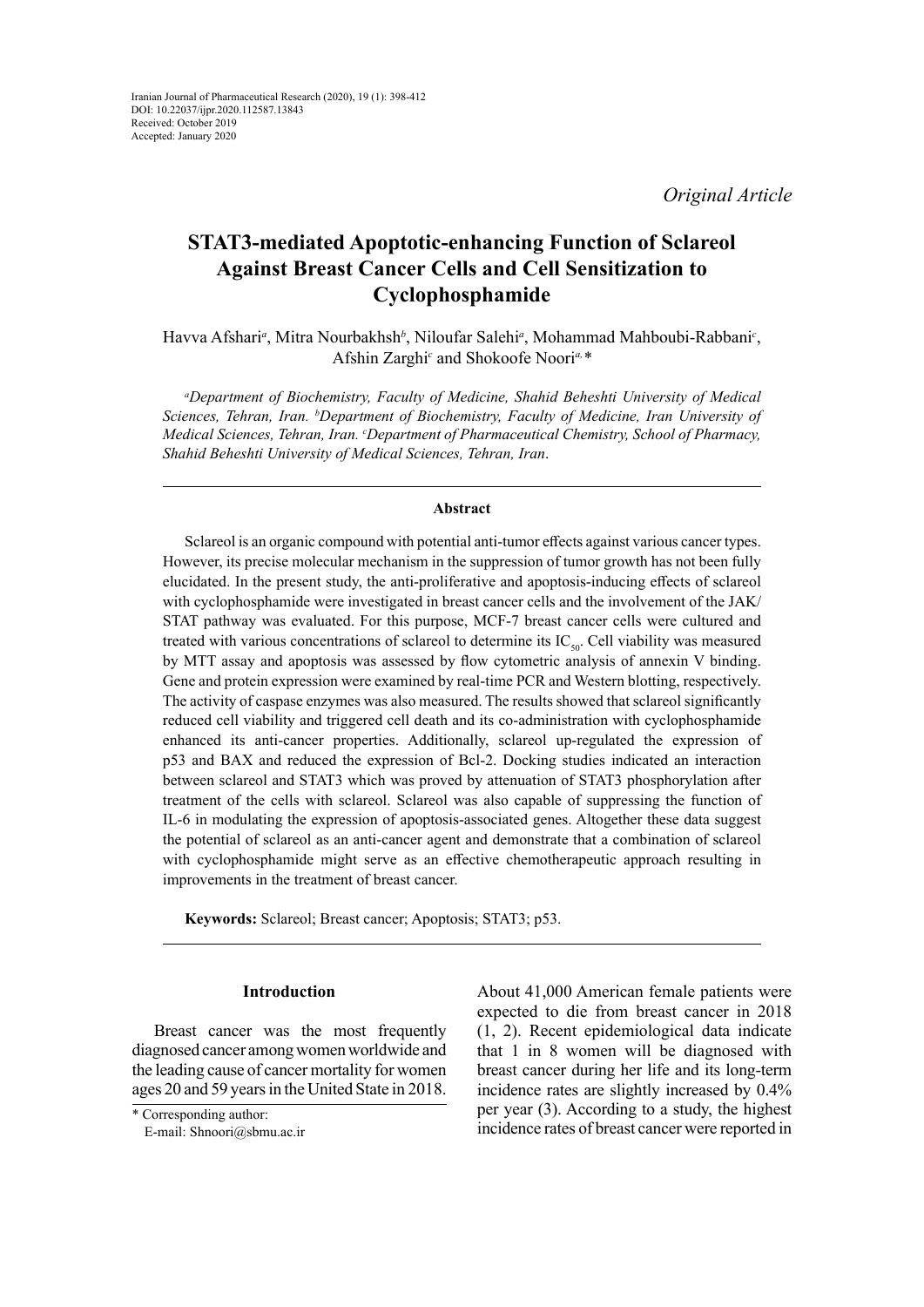North America and western Europe. However, the global incidence trend of this cancer is rising particularly in countries with a low incidence rate like Iran (4). Treatment options for breast cancer therapy include endocrine therapy for hormone receptor-positive tumors, antibodybased medications, and chemotherapy (5). The same basic categories of systemic therapy are used in metastatic breast cancer; nevertheless, metastatic breast cancer remains incurable in virtually all affected patients and therefore new modalities and medication regimens are needed for the management of breast cancer (5). Recently, there has been a tendency to replace old drug therapy regimens with the newer combination therapy methods (6, 7). In this way, a wide variety of studies have shown that some drugs such as cyclophosphamide can be effective for breast cancer management especially when combined with other anticancer agents (8). For example, the docetaxelcyclophosphamide combination is an efficient and conventionally used chemotherapy strategy in the adjuvant and neoadjuvant regimen for the patients with breast cancer in its early stages (9). Cyclophosphamide is one of the most widely utilized alkylating agents with cytotoxic and immunosuppressive activities typically used in combination with other medications for the treatment of breast cancer (10-12). Moreover, cyclophosphamide was reported to partially exert its anti-tumoral activity by blocking the p-STAT3 pathway (13).

Sclareol (Labd-14-ene-8, 13-diol) is a labdane diterpene, extracted from *Salvia sclarea*, with anti-cancer properties against various types of cancers (14-16). In breast cancer, sclareol has been shown capable of inhibiting DNA synthesis, inducing cell cycle arrest and triggering apoptosis. Additionally, sclareol has been introduced as a potent enhancer for the activity of well-known chemotherapy agents such as doxorubicin, etoposide, and cisplatin, against breast cancer cells (16).

Derangement of cytokines is a common finding in breast cancer. Elevation of IL-6 in the tumor microenvironment has been demonstrated in various types of cancers such as breast cancer. IL-6 is able to modify many aspects of tumorigenesis by affecting proliferation, cellular metabolism, survival, apoptosis,

angiogenesis, and metastasis through activation of the JAK/STAT3 pathway (17). We had previously shown the effectiveness of sclareol in reducing the tumor volume, suppressing the regulatory T cells and shifting the cytokine profile with decreasing interleukin-4 (IL-4) and augmenting IFN-γ (18).

In this study, we aimed to investigate the effect of sclareol on cell viability and apoptosis either alone or combined with cyclophosphamide. We also evaluated the effectiveness of sclareol to modulate IL-6 mediated alterations in apoptosis through inhibition of STAT3.

# **Experimental**

# *Molecular docking studies*

To determine whether sclareol is able to directly bind to the SH2 domain of STAT3, the pharmacophore model was built based on the three-dimensional structure of the STAT3β homodimer-DNA complex (PDB: 1BG1) (19). For the generation of the pharmacophore model, the sequence corresponding to residues M586-F716 of STAT3β, comprising its SH2 domain, was taken into account as the receptor. The receptor-based pharmacophore model was created with the software Autodock Vina.

# *Cell culture and treatment*

The normal breast cell line, MCF-10A, and the human breast cancer cell line MCF-7, were purchased from Cell Bank of Pasteur Institute (Tehran, Iran). All cell lines were grown in RPMI 1640 medium supplemented with 10% fetal bovine serum (FBS) and penicillin (100 U/ml)/streptomycin (100 μg/ mL). All cell lines were then incubated in a humidified incubator with 5% CO2 for 24 h or 48 h at 37 °C. The materials for cell culture were obtained from Gibco, UK. Sclareol, and cyclophosphamide were purchased from Sigma-Aldrich (Germany). For cell treatment, sclareol was dissolved in ethanol and sclareolfree ethanol served as the negative control.

# *Cell viability*

Cell viability was determined using the Vybrant MTT cell proliferation assay kit (Thermo Fischer Scientific, USA) containing 3-(4,5-Dimethylthiazol-2-yl)-2,5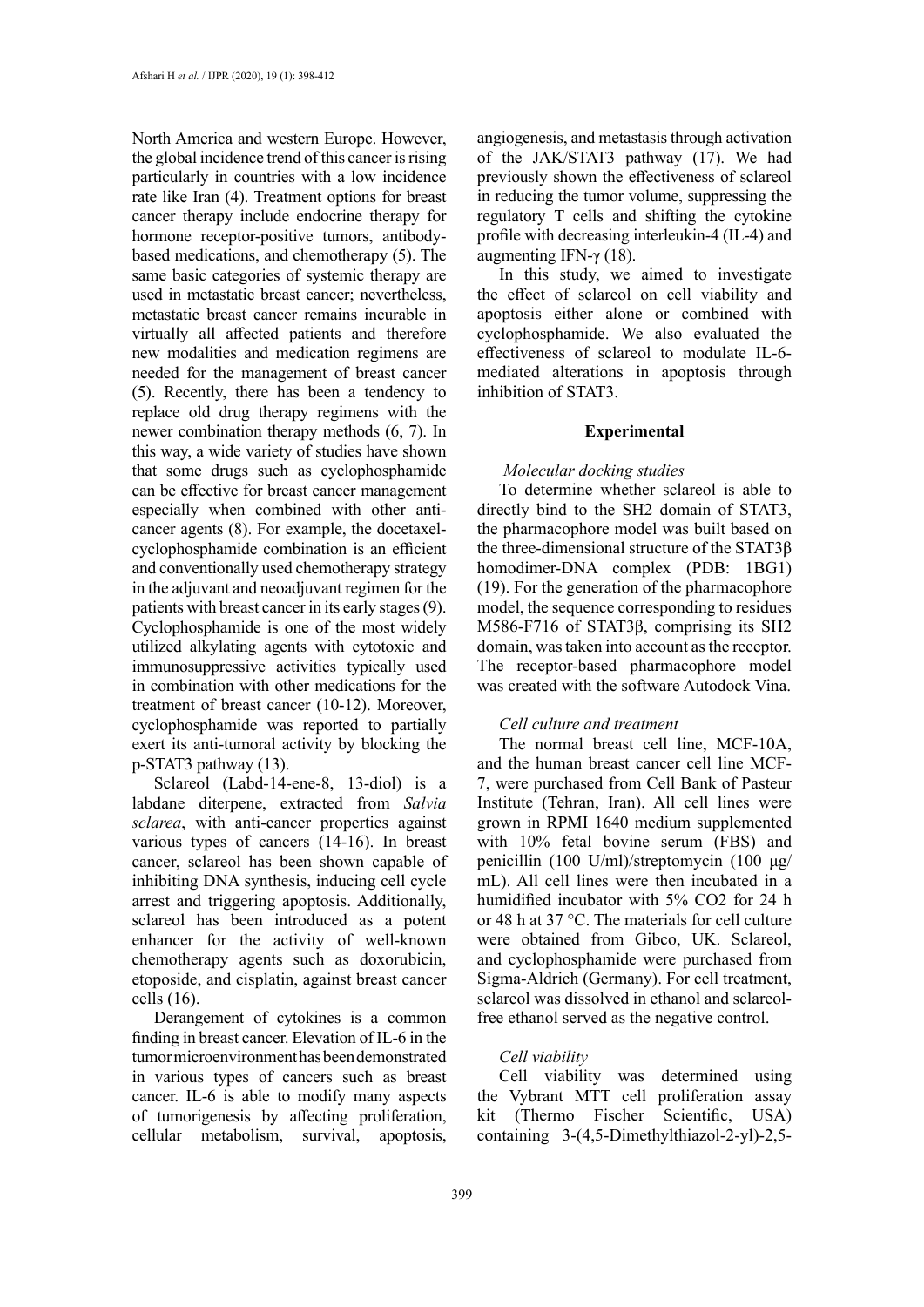diphenyltetrazolium bromide (MTT), as a water-soluble tetrazolium salt, according to the manufacturer's protocol. Exponentially growing MCF-7 cells were seeded at a density of 2×104 cells/well into 96-well tissue culture plates with a total volume of 200 µl per well. Different concentrations of sclareol (10-150  $\mu$ M) and cyclophosphamide (5-40  $\mu$ M) were added. For evaluating the combination of sclareol and cyclophosphamide on cell viability, 8 μM concentration of cyclophosphamide together with 10-40 μM concentrations of sclareol were employed. Thereafter, the cells were incubated for 24 and 48 h at 37°C. The quantity of the formed soluble formazan was calculated through the measurement of absorbance at 490 nm using a plate reading spectrophotometer (PerkinElmer, USA).

# *Real-time PCR*

Full-length sequences of the genes of interest including STAT3, JAK2, B cell lymphoma 2 (Bcl-2), Bcl-2 associated X protein (BAX), and p53 were retrieved from NCBI database and recruited for primer design by Primer Express software v1.5 (Applied Biosystems). The primer sequences are presented in Table 1. Total RNA was extracted from the cells using the RNeasy mini kit (Qiagen, Germany), according to the manufacturer's

protocol. M-MLV reverse transcriptase, encoded by Moloney murine leukemia virus  $(M-MLV RT, Gibco)$  and oligo-d $(T)15$  primer (Roche Applied Sciences, Germany) were used to synthesize complementary DNA (cDNA) strand from the 1  $\mu$ g/ml solution of singlestranded RNA. Real-time PCR analyses were performed on cDNA samples by SYBR-green master mix (Ampliqon, Denmark) using ABI PRISM 7900HT (Applied Biosystems, USA) under the thermocycling conditions as follows: an individual heating phase at 95 °C for 15 minutes, followed by 40 cycles of 95 °C for 15 seconds (denaturation phase) and 60 °C for 30 seconds (annealing phase/extension phase). Melt curve analysis was also performed for each gene to verify the specificity of primers and the lack of non-specific products. The final results were analyzed by the 2-ΔΔCt method with GAPDH as the normalizer.

# *Flow Cytometry*

The effect of sclareol on apoptosis was investigated using a FITC/annexin-V-propidium iodide (PI) kit (apoptosis detection kit; R&D Systems) following the manufacturer's protocol. MCF-7 cells were treated with sclareol (30 µM), cyclophosphamide (8 μM) or their combination. Subsequently, the treated cells

**Table 1.** Primer sequences

| <b>Primer name</b> | Sequence                        |
|--------------------|---------------------------------|
| JAK2               | F: 5'-GGGAGGTGGTCGCTGTAAAA-3'   |
|                    | R: 5'-ACCAGCACTGTAGCACACTC-3'   |
| STAT3              | F: 5'-GGTTGGACATGATGCACACTAT-3' |
|                    | R: 5'-AGGGCAGACTCAAGTTTATCAG-3' |
| $Rcl-2$            | F: 5'-GGTGGGGTCATGTGTGTGG-3'    |
|                    | R: 5'-CGGTTCAGGTACTCAGTCATCC-3' |
| <b>BAX</b>         | F: 5'-GATGCGTCCACCAAGAAGC-3'    |
|                    | R: 5'-AAGTCCAATGTCCAGCCCAT-3'   |
| p53                | F: 5'-CAGCACATGACGGAGGTTGT-3'   |
|                    | R: 5'- TCATCCAAATACTCCACACGC-3' |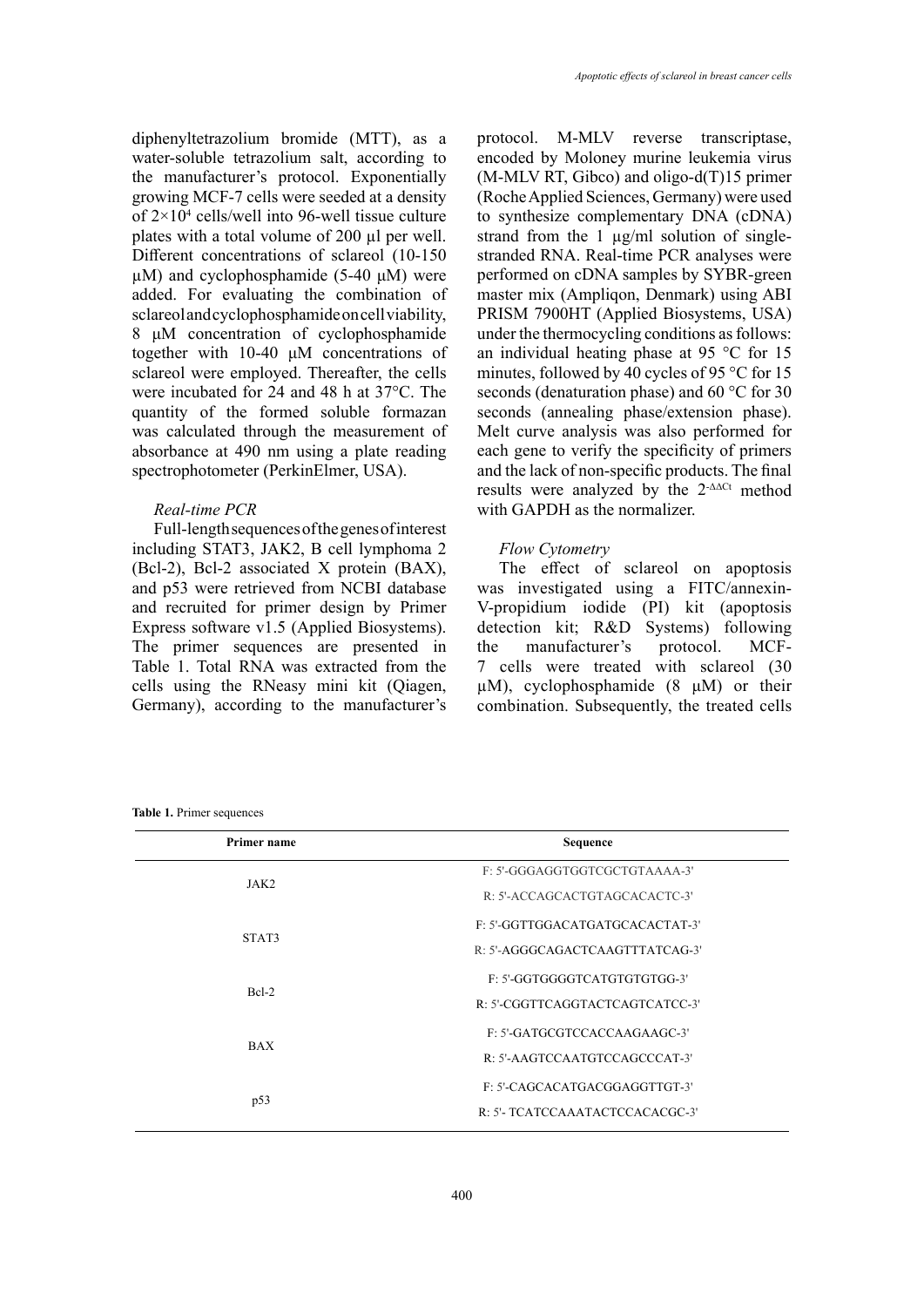were centrifuged (1000 g) for 5 min at room temperature (18-24 °C), washed once with 5 mL phosphate-buffered saline (PBS) and then resuspended in binding buffer. Five microliters of FITC-annexin V and 5 µL of PI were added to the cell suspension and incubated for 10 min in the dark at room temperature. Analysis of FITC-Annexin V binding was carried out on a FAC scan flow cytometer (BD Biosciences) with an emission wavelength of 350 nm and an excitation wavelength of 488 nm. The tests were performed in three independent experiments. Annexin V positive /PI negative cells were reported as early apoptotic cells while those positively stained by both Annexin V and PI were considered as late apoptotic cells. Annexin V negative/ PI-positive cells were presented as necrotic cells.

#### *Western blot analysis*

MCF-7 cells were seeded in six-well culture plates and allowed to adhere to the plate overnight. Subsequently, they were then incubated with the sclareol solution (30 μM). A group of cells was additionally treated with IL-6 (50 ng/mL) 4 hours after treatment with sclareol. The cells were harvested by centrifugation at 412 g for 10 min, washed twice with PBS and suspended in RIPA lysis buffer (Thomas Scientific Inc., USA) for preparation of whole-cell lysates. The lysates were centrifuged and the supernatant was used for Western blot analysis. Bicinchoninic acid (BCA) assay kit (Thermo Fisher Scientific, UK) was used to measure the protein content. The samples were subsequently loaded into 10 % SDS-PAGE (40 µg total protein/lane) and transferred onto a polyvinylidene fluoride (PVDF) membrane (Millipore, USA) by electroblotting. The membranes were blocked with 5% non-fat milk at room temperature for 1 h. The membranes were then incubated overnight at 4°C with 1:1000 dilution of primary antibodies against STAT3 (Cell Signaling, Danvers, USA), phosphorylated STAT3 (Cell Signaling, Danvers, USA), and β-actin (Sigma-Aldrich, Germany). The membranes were incubated with corresponding horseradish peroxidase (HRP)-conjugated anti-mouse IgG (Santa Cruz Biotechnology, UK) for 1 h at room temperature, in the

dark. Immunoblots were detected using an enhanced chemiluminescent kit (SuperSignal, Thermo Fisher Scientific, UK). The density of the visualized bands was quantitated using ImageJ software (NIH, Bethesda, USA).

## *Measurement of caspase activity*

A colorimetric assay was used to determine caspase activity. For this purpose, MCF-7 cells were lysed in lysis buffer (250 mM sucrose, 0.02 M Tris HCl pH 7.4, 1% Triton X-100, 150 mM NaCl, 1 mM EDTA, 1 mM EGTA, and 1 mM DTT) at 4 °C for 30 min while vortexing. A 200-μg sample of cell lysate protein was mixed in assay buffer (25 mM HEPES pH 7.5, 0.1% CHAPS, 5% sucrose, 5 mM DTT, and 2 mM EDTA) in a final volume of 100 μl, followed by addition of 10 μl of 2 mM of the substrate caspase-8 (Z-IETD-pNA), caspase-9 (Ac-LEHD-pNA), or caspase-3 (Z-DEVDpNA) for the respective caspase assay. The reaction mixture was incubated at 37 °C for 30 min and liberated p-nitroaniline (pNA) was measured at 405 nm with a SpectraMAX 190 Microplate Reader (Sunnyvale, CA, USA).

# *Statistical Methods*

Data are expressed as the mean  $\pm$  standard error of the mean. Statistical data analyses were carried out using one-way analysis of variance (ANOVA) followed by Duncan's multiple range test for post-hoc evaluation. SPSS 17.0 software was used for the analysis of acquired data. For all analyses, *P*<0.05 was considered to indicate a statistically significant difference.

#### **Results**

*Sclareol reduced cell viability and potentiated the cytotoxic activity of cyclophosphamide on breast cancer cells*

The cytotoxic effect of sclareol on breast cancer cells was determined based on the levels of formazan formation in MTT assay. As shown in Figures 1A and B, sclareol caused a dose-dependent reduction of the survival of MCF-7 cells after 24 hours which became significant at the doses higher than 30 μM. After 24 h of treatment, the IC<sub>50</sub> value of sclareol was 31.11 μM and further decreased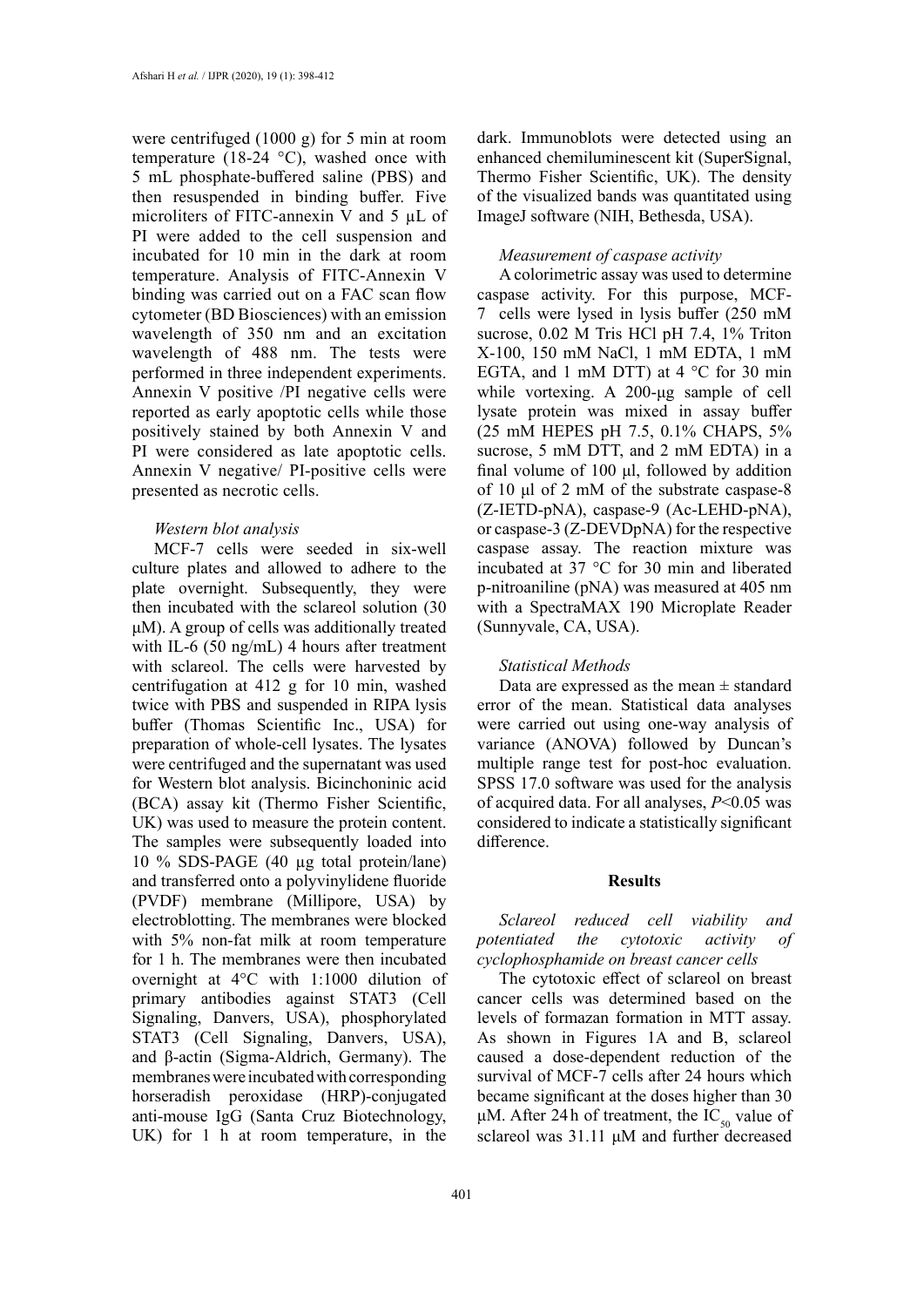

Figure 1- The effect of sclareol, after 24 h (A) and 48 h (B), cyclophosphamide after 24 h (C) and 48 h (D), or their combiare the mean  $\pm$  SD of at least three separate experiments. The values were compared with the control. Treatment with IL-6 nation after 24 h (E) and 48 h (F), on the viability of MCF-7 cells. Scl: sclareol; CPM: cyclophosphamide. The data shown served as positive control.

to 27.65 μM after 48 h. The effect of cyclophosphamide on cell viability was also evaluated and it was shown that 24 h treatment of MCF-7 cells with cyclophosphamide caused were compared with the control. Treatment with IL-6 served as positive control. The control of  $\frac{1}{2}$ 

a significant decline in the survival of MCF-7 breast cancer cells at the dose of 3 μM with an IC<sub>50</sub> value of 8.3  $\mu$ M (Figure 1C). When the incubation time with cyclophosphamide was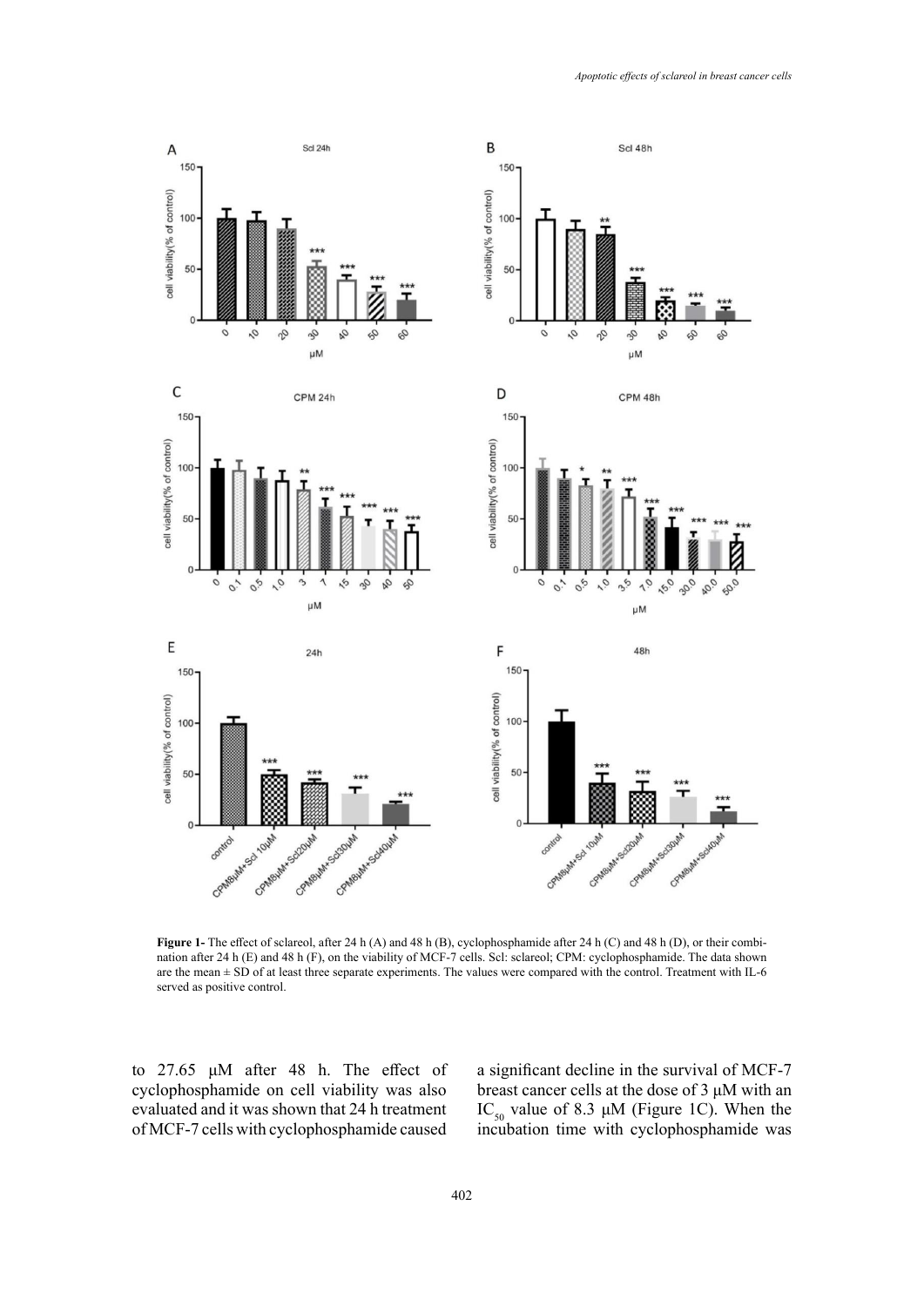extended for 48 h, the viability was further decreased and the  $IC_{50}$  value diminished to 7.6  $\mu$ M (Figure 1D). The lowest effective dose of cyclophosphamide in decreasing the viability was 0.5 μM after 48 hours of treatment.

In the next step cell viability was assessed in response to the combination of cyclophosphamide and sclareol. As it is presented in Figure 1E, co-administration of sclareol and cyclophosphamide resulted in a more remarkable reduction in cell survival compared to cyclophosphamide alone in MCF-7 cells. Increasing the dose of sclareol combined with 8 μM cyclophosphamide further diminished cell viability (Figure 1F).

# *Induction of apoptosis by sclareol alone or combined with cyclophosphamide*

Apoptosis is the major hallmark of cancer cell response to anticancer therapies. Hence, apoptosis was analyzed in cells treated with sclareol, cyclophosphamide, or the combination of both compounds.

As it is shown in Figures 2 A and B, a significant increase in both the early and late-stage apoptotic cells was observed after incubation with 30 μM of sclareol both for 24 and 48 hours. Co-administration of sclareol and cyclophosphamide increased the population of cells in both early and late apoptosis compared to the control cells (Figures 2 A and B).



**Figure 2.** The results of the flow cytometric analysis of the apoptosis in MCF-7 cells treated with sclareol (Scl) (30  $\mu$ M), cyclophosphamide (Cpm) (8  $\mu$ M) and their combination, compared with control cells.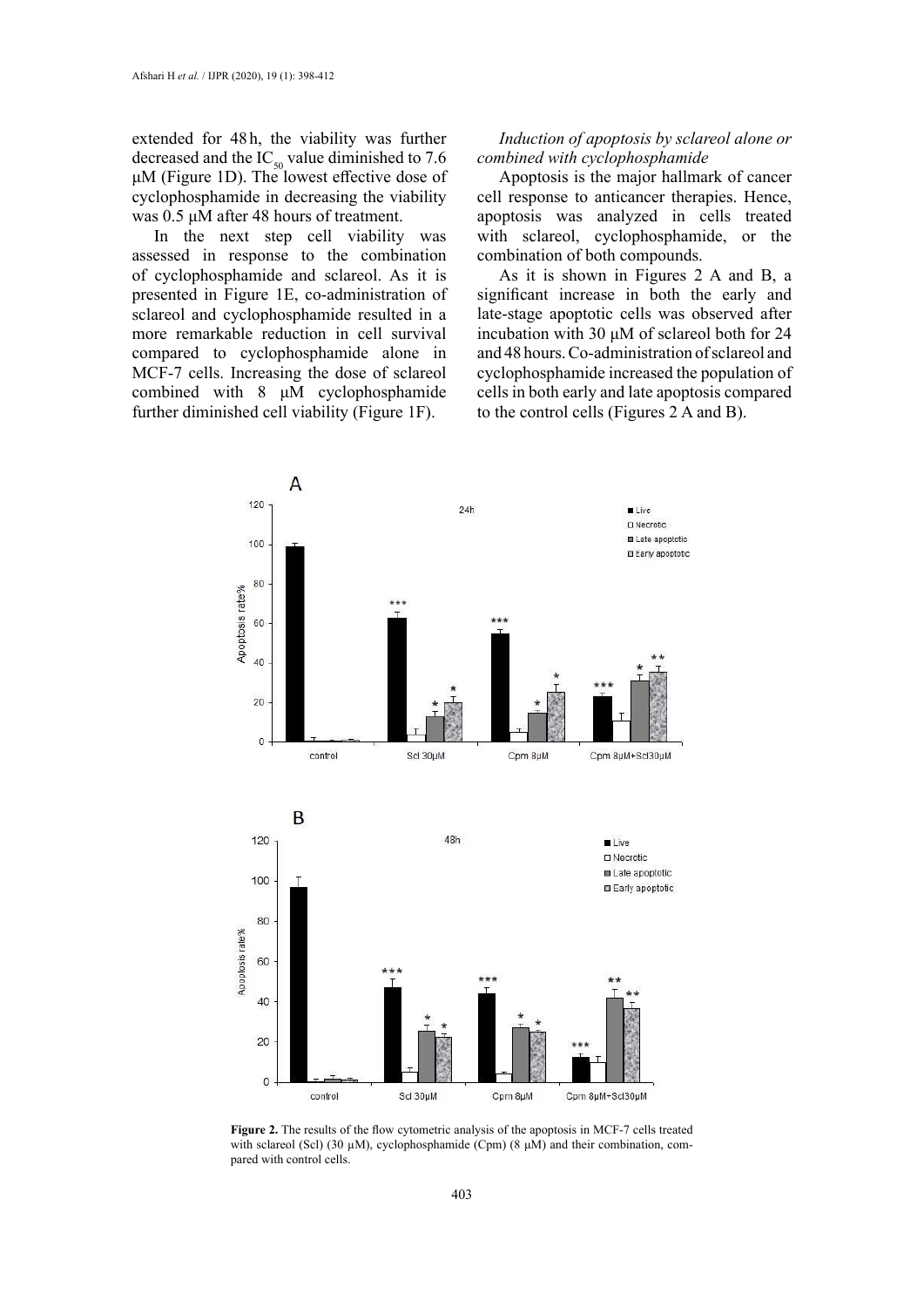# *Induction of apoptotic genes in response to sclareol*

Sclareol was found to promote apoptosis of the breast cancer cells; thus, the expression of various apoptosis-related genes such as p53, Bcl-2, and Bax, as well as JAK2 and STAT3 was analyzed to achieve a better understanding of how sclareol exerts cytotoxic effects and promotes apoptosis.

First of all MCF-7 breast cancer cells were treated with IL-6 which is an established promoter of breast cancer progression and its inhibition leads to the induction of apoptosis (20). Furthermore, the expression levels of IL-6 were found to be significantly lower in MCF-7 than some other cancer cell lines like MDA-MB-231 (21). As it is shown in Figure 3A, p53 expression level was



**Figure 3**. The effect of sclareol (Scl) alone or in combination with either cyclophosphamide separate experiments. The obtained values were compared with the control. Treatment with (Cpm) or cryptotanshinone (Cpt) on IL-6-induced modulation of apoptotic genes expression including p53 (A), BAX (B) and Bcl-2 (C). The presented data are mean  $\pm$  SD of at least three IL-6 served as positive control.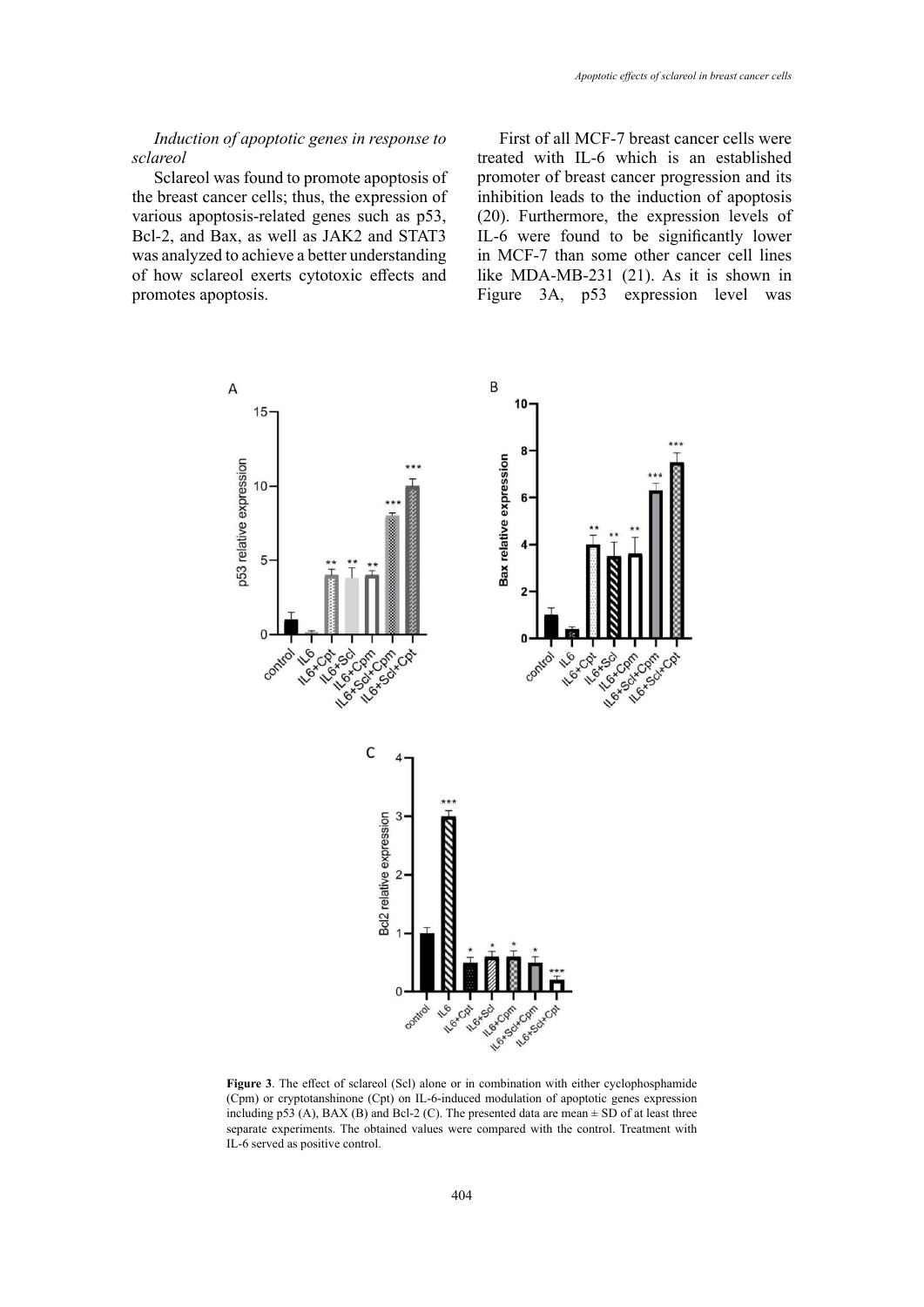significantly diminished after the treatment of the cells with IL-6. When sclareol was added to the cells it could significantly abrogate the suppressive effect of IL-6 on p53 and significantly enhanced p53 expression. Similar outcomes were also reported from cyclophosphamide. The combination of sclareol and cyclophosphamide was even more effective in the induction of p53 expression and repression of the effect of IL-6 (Figure 3A).

On the other hand, since JAK/STAT pathway is an efficient pathway to suppress cancer cell growth and IL-6 exerts its effect on breast cancer cells via this pathway, a group of cells was treated by a combination of IL-6, sclareol, and cryptotanshinone, as the STAT3 inhibitor, and the highest increase in p53 expression was observed in this group indicative of the involvement of JAK/STAT pathway in the function of sclareol.

IL-6 was also able to inhibit the expression of BAX, an efficient proapoptotic factor, while it induced the expression of Bcl-2 as a potent anti-apoptosis factor (Figure 3 B, C). Sclareol inhibited the effect of IL-6 and was able to significantly induce Bax expression (Figure 3 B).

The expression of Bcl2 which was increased by IL-6 was significantly suppressed when sclareol was added to the cells (Figure 3C). Cyclophosphamide also changed the effect of IL-6 both on BAX and Bcl-2. When cyclophosphamide was combined with sclareol, it exerted a significant provocative effect and significantly increased BAX expression (Figure 3B). Inclusion of cryptotanshinone in the cellular treatments, enhanced the effect of sclareol on IL-6 induced modulation of both Bcl-2 and BAX, pointing out the role of JAK/STAT pathway in this outcome (Figure 3 B, C).

# *Enhancement of the JAK/STAT pathway by sclareol*

As mentioned above, sclareol could inhibit the effects of IL-6 on gene expression. Since IL-6 functions through the JAK/STAT pathway, it was hypothesized that sclareol could modify the STAT3 expression and activity. The mRNA expression of both STAT3 and JAK2 was analyzed after treatment with sclareol,

cyclophosphamide or cryptotanshinone together with IL-6. The expression of neither JAK2 nor STAT3 was affected by IL-6. The addition of sclareol either alone or combined with cyclophosphamide or cryptotanshinone could not change the gene expression of these two signaling proteins showing that their regulation by IL-6 and sclareol are not achieved at the transcriptional level.

Neither combination was effective on the gene expression of STAT3 and JAK2 (Figure 4A, B), indicating that none of these compounds modulate STAT3 and JAK2 at the transcriptional level.

Taking into account the possibility of posttranslational regulation of STAT3 by sclareol, docking studies were performed to evaluate the interaction between sclareol and STAT3. As shown in Figure 5, sclareol was perfectly docked into the native hot spot pTyr705 site and side pocket of the SH2 domain of STAT3 with a predicted binding energy of 5.4 kcal/ mol which stabilized the enzyme-inhibitor complex. Therefore, sclareol was speculated to be a direct inhibitor of STAT3 by interacting with the SH2 domain of this protein.

STAT3 is activated by phosphorylation (22). Hence, in the next step, MCF-7 cells were treated with sclareol and the phosphorylation of STAT3 was evaluated by Western blotting using specific antibody against the phosphorylation form of STAT3 and compared with other treatments including cyclophosphamide as well as IL-6 and cryptotanshinone as the inducer and inhibitor of STAT3, respectively.

As shown in Figure 6, treatment with IL-6 caused a remarkable increase in the phosphorylated form of STAT3 while cryptotanshinone suppressed the phosphorylation of STAT3. Sclareol was also able to significantly decrease STAT3 phosphorylation, an effect that was augmented by the addition of cyclophosphamide so that co-administration of sclareol and cyclophosphamide was even more effective in suppression of STAT3 phosphorylation compared to each separate treatment (Figure 6).

# *Activation of caspases 8 and 9 by sclareol*

As mentioned above, sclareol was able to efficiently induce apoptosis and enhance the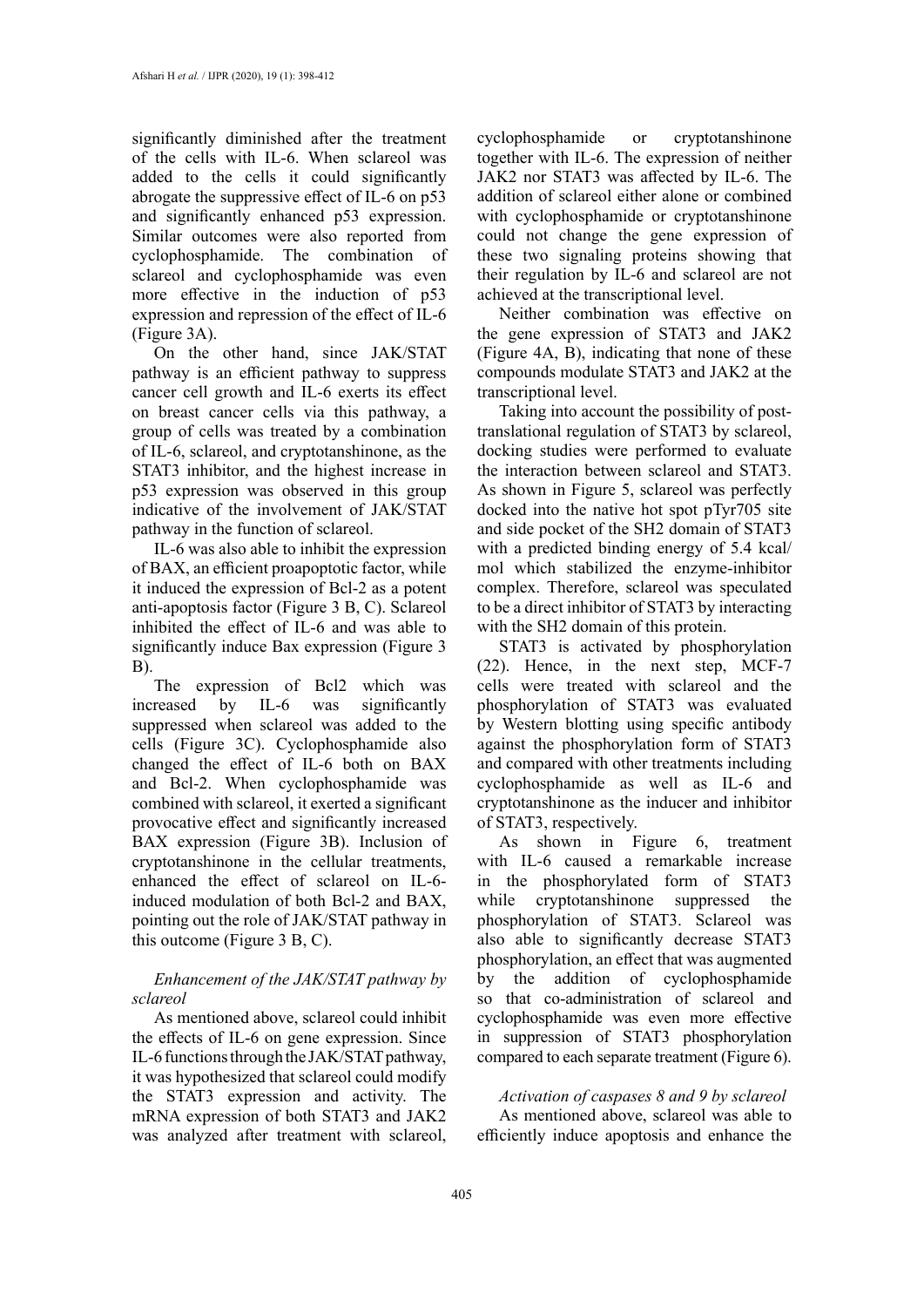

mide (Cyc) on the gene expression of JAK2 (A) and STAT3 (B) compared to control group and the cells Figure 4. The effect of sclareol (Scl) in combination with IL-6, cryptotanshinone (Cpt) and cyclophosphatreated with IL-6. The presented data are the mean  $\pm$  SD of at least three separate experiments.



Figure 5. Molecular docking model of sclareol (Scl) binding to the STAT3 SH2 domain (PDB: 1BG1) generated by autodopTyr705 site of STAT3 SH2 domain. ck vina. The surface of the SH2 domain was colored pale cyan and the key residues are shown. Sclareol bound to hot spot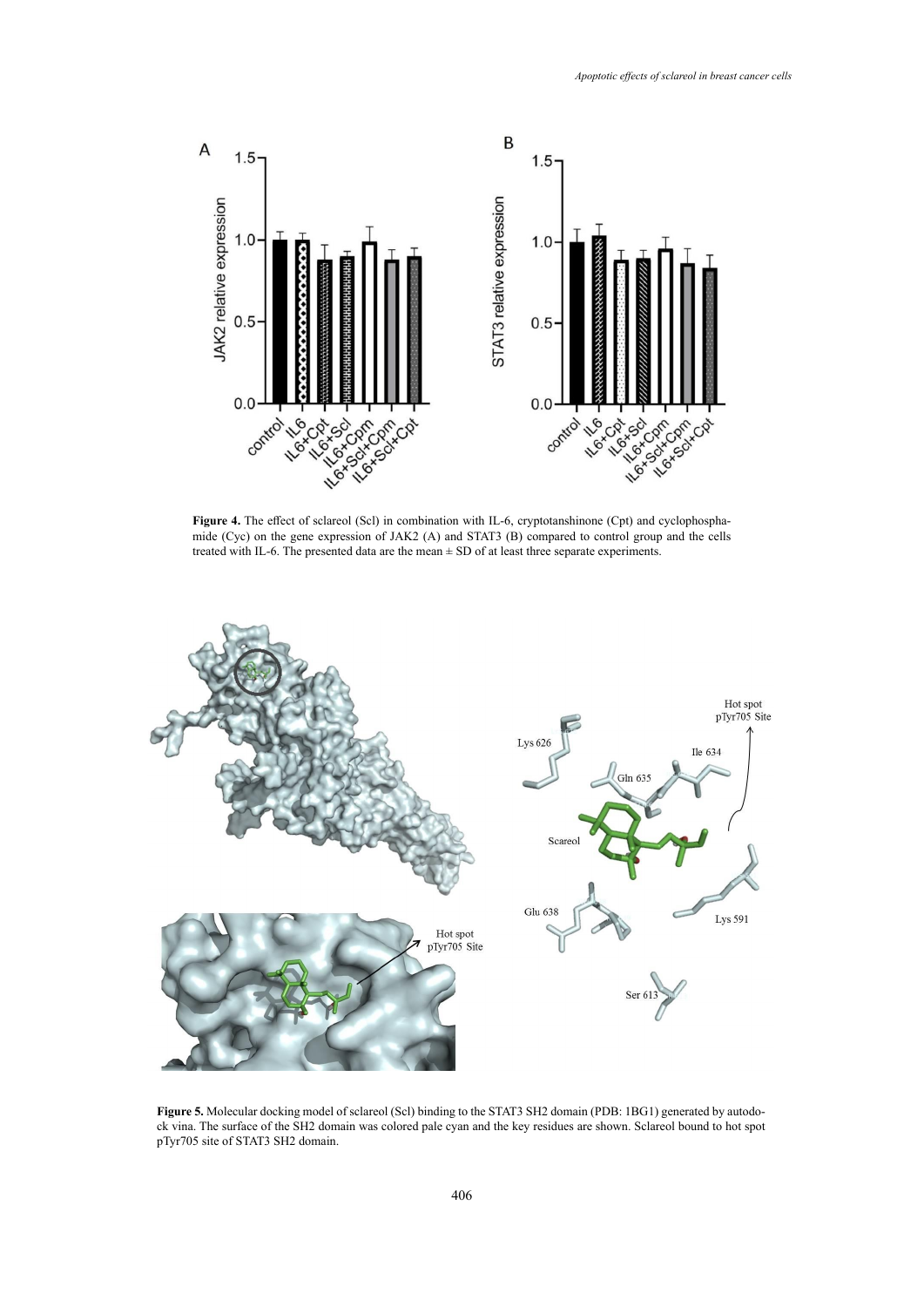

Figure 6. The phosphorylation status of STAT3 after treatment genetic, epigenetic, and env that received only the solvent (ethanol) were used as negative  $\overline{\text{in}}$  the treatment of breas of cells with sclareol (Scl) either alone or combined with cyclophosphamide (Cyc) or cryptotanshinone (Cpt). Untreated cells control and treatment with IL-6 served as the positive control.

expression of apoptosis-associated factors. Since the main apoptotic pathways are executed by caspases including 8, 9 and 3, the activities of these caspases were evaluated in response to sclareol. Both cyclophosphamide and sclareol effectively activated caspases 8 and 9 (Figure 7). Sclareol activated caspase 9 more efficiently compared to caspase 8 while cyclophosphamide was equally effective on both caspases 8 and 9. Cyclophosphamide and sclareol had an additive effect on the activation of caspases. Since caspase 3 is not generally expressed in MCF-7 cells, its activity remained unchanged in all treatments (Figure 7).

## **Discussion**

Human breast cancer is a complex illness caused by the joint interaction of genetic, epigenetic, and environmental factors (23). Despite considerable developments in the treatment of breast cancer, current conventional therapies for this disease still have major limitations (24). Thus, novel therapeutic strategies are needed to effectively modulate various carcinogenic mechanisms. Natural compounds such as diterpenes, play an important role in chemoprevention and in improving the effectiveness of cancer treatment by modifying the sensitivity of cancer cells to chemotherapeutics (25).

> Sclareol, as a diterpene, is a renowned phytochemical that was found to be able to potently reduce cell viability and induce apoptosis with an  $IC_{50}$  at the micromolar level



**Figure 7.** Activation of caspases 8 and 9 but not 3 by sclareol (Scl) and cyclophosphamide (Cyc). The presented  $\frac{1}{2}$ data are the mean  $\pm$  SD of at least three separate experiments. \* *P*<0.05, \*\* *P*<0.01, \*\*\* *P*<0.001.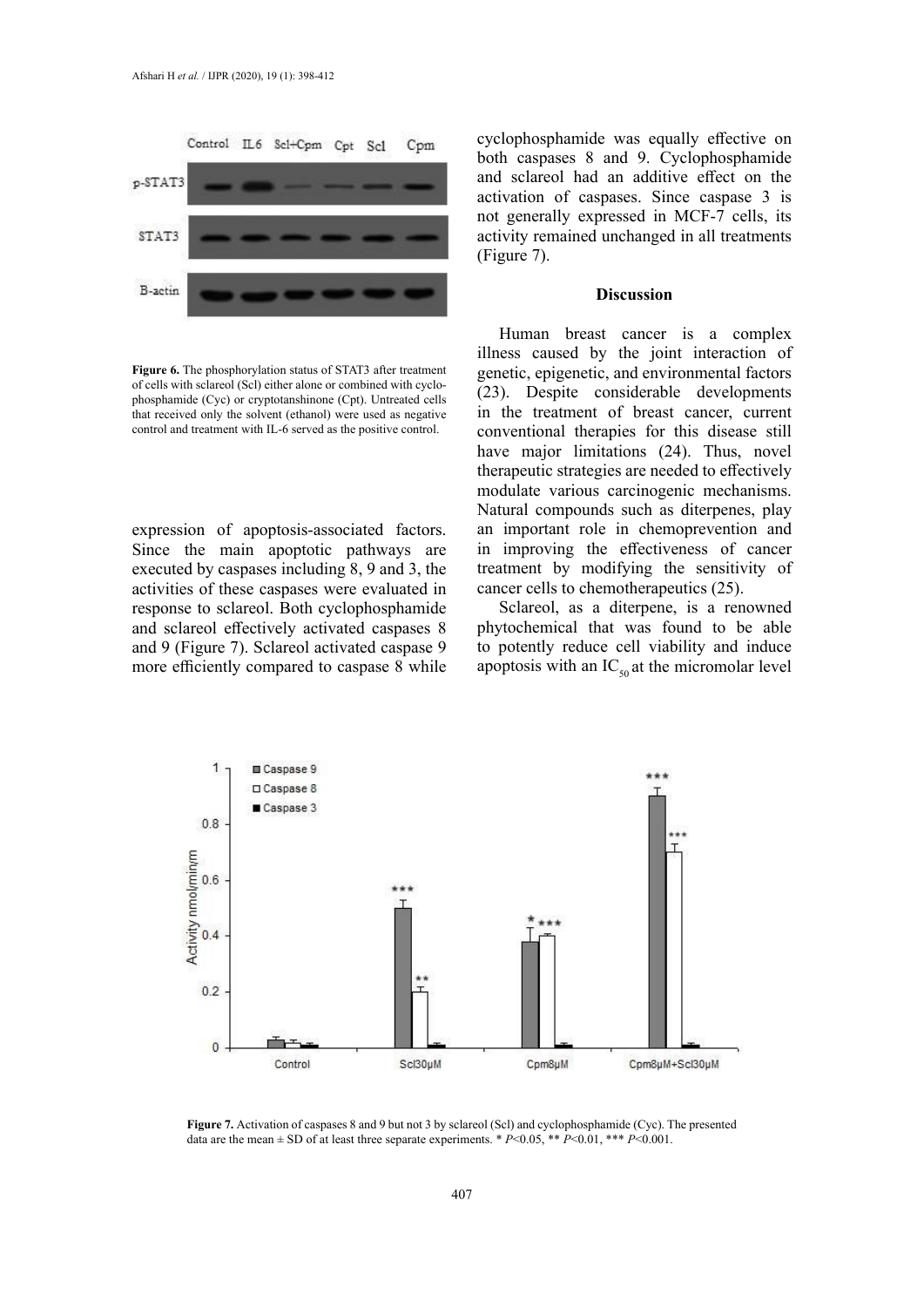in estrogen receptor (ER)-positive MCF-7 cells (26).

Compelling experimental evidence from both clinical trials and animal studies demonstrated that the JAK2/STAT3 pathway plays a pivotal role in the initiation, progression, and metastasis of breast cancer (27, 28). The present study aimed to find out the molecular mechanism underlying sclareol anticancer activity, particularly in regards to its effects on the JAK2/STAT3 signaling pathway. In fact, on the basis of the existing evidence, we hypothesized that bioavailable sclareol alone, or in combination with cyclophosphamide may modulate breast carcinogenesis, primarily by inhibiting Stat3 activation.

# *Sclareol effects on cell viability and apoptosis*

In this study, we showed that sclareol could effectively diminish cell viability and induce apoptosis in breast cancer cells at a concentration of 30 μM. In line with our findings, antiproliferative and apoptosisinducing effects against breast cancer cells have been previously described for sclareol (29). It has also been shown to reduce cell survival and induce cell death in other cancer types such as cervical cancer and osteosarcoma (30, 31). Sclareol has been reported to sensitize cancer cells to various anticancer drugs. For example, sclareol enhances the efficacy of doxorubicin, etoposide, and cisplatin, against breast cancer cells (29) and bortezomib in cervical cancer (31). In the current study, we showed for the first time that co-administration of sclareol and cyclophosphamide exhibited a much more potent anti-proliferative effect against breast cancer cells and induced apoptosis more competently, suggesting that the combination of sclareol and cyclophosphamide might be considered as a suitable candidate for breast cancer treatment.

Apoptosis, the major type of programmed cell death, is an active cell suicide process. One of the major hallmarks of carcinogenesis is a circumvention of apoptosis by cancer cells. On the other hand, cancer cell death is an essential part of different strategies that exist for the elimination of malignant cells. Thus, initiation of cell death pathways as well as targeting the lesions that suppress cell death are exciting remedies for cancer treatment (32).

In this study, we showed for the first time that sclareol significantly enhanced the expression of major pro-apoptotic proteins including p53 and BAX and attenuated the expression of Bcl-2 as the chief anti-apoptotic factor (Figure 8).

In addition to serving as the promoter of metastasis and a regulator of cell invasion (33, 34), Bcl-2 is known to be involved in the mediation of chemotherapy resistance in some types of cancers (35-38). Accordingly, sclareol may have the potential to overcome cancer chemoresistance by inhibiting Bcl-2. Consistently, the up-regulation of BAX and suppression of Bcl-2 by sclareol has been previously reported in osteosarcoma cells (14). Nevertheless, sclareol has exhibited apoptosispromoting properties in p53-null cell lines (29) and so it seems that other pathways might also be involved in the efficacy of sclareol in the induction of cell death. Anyhow, further investigation is required to clarify the detailed mechanism of these effects by sclareol.

Here we revealed that caspase 8 was activated by sclareol which suggests the stimulation of the extrinsic pathway of apoptosis by this compound. It has been established that in case of high levels of activated caspase 8, the effector caspases 3, 6, and 7 are triggered, while in some other cell types, activation of caspase 8 leads to cytochrome c release from mitochondria which forms the apoptosome complex that results in stimulation of caspase-9 (39). Caspase-9 has been described as the initiator of the intrinsic pathway that binds to Apaf-1 and cytochrome c and then activates caspase-3 and subsequently leads to apoptosis (40). We found out that caspases 8 and 9 were activated by sclareol. Thus, based on our findings it seems that activation of caspases in breast cancer cells in response to sclareol follows the latter mechanism and happens through the cross-talk between extrinsic and intrinsic pathways of apoptosis. Caspase 3 is not normally expressed in MCF-7 breast cancer cells (41), hence its expression was not induced in different experimental conditions.

Meanwhile, the activities of caspase-8 and -9 were also markedly increased in the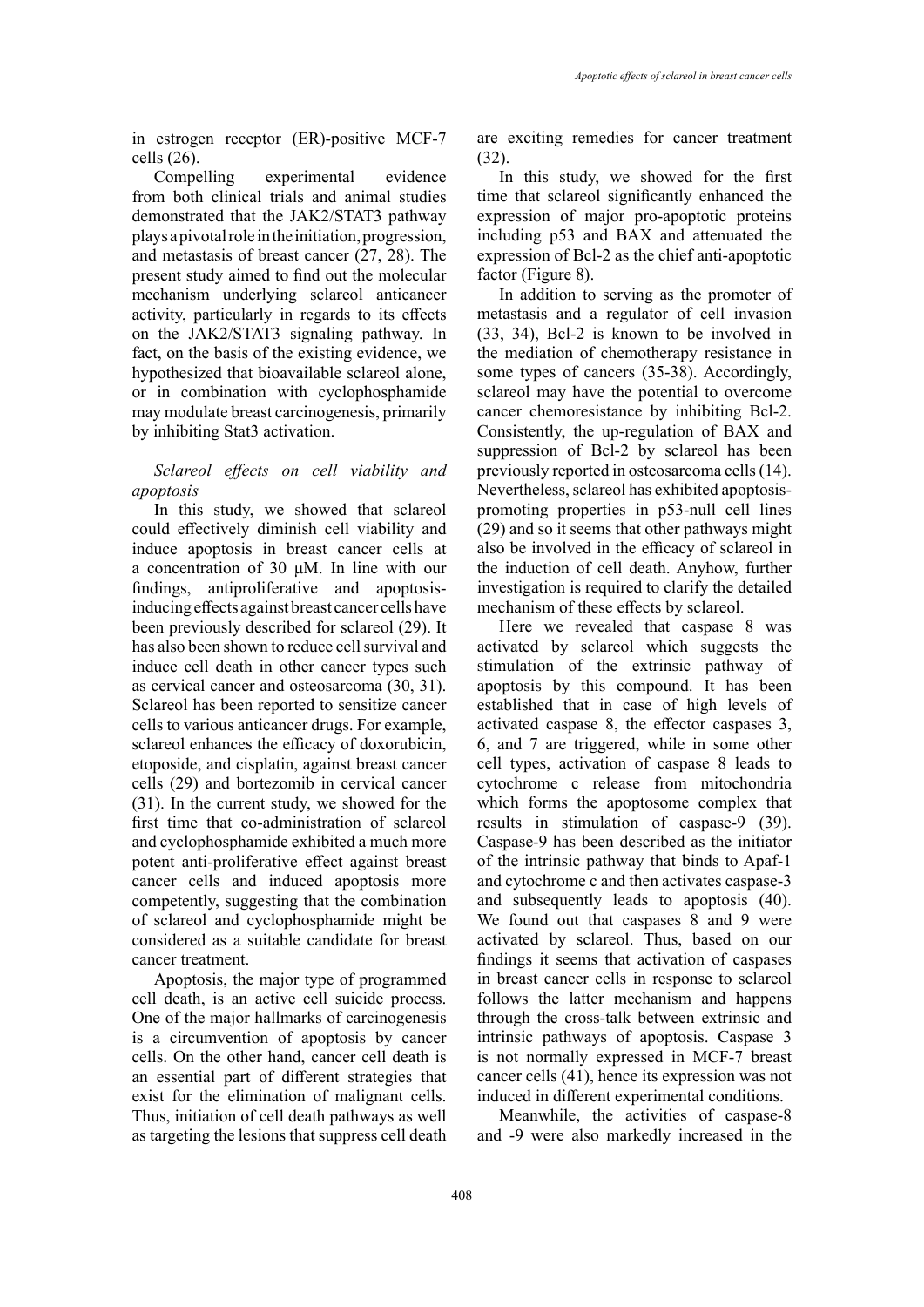

**Figure 8**. The pro-apoptotic and anti-apoptotic factors modulated by sclareol in MCF-7 cells.

MCF-7 cell line co-treated with these two compounds comparing to that of either agent alone (Figure 7). In addition, we observed that the co-treatment more greatly decreased the expression of Bcl-2 and increased expressions of Bax, compared to either agent treated alone.

# *Sclareol effects on the JAK2/STAT3 pathway*

STAT3 is persistently activated in numerous cancers and is involved in cancer cell proliferation, invasion, and migration. Additionally, it tempers epigenetic modification, induces epithelial-mesenchymal transition and promotes cancer stem cells selfrenewal and differentiation (22).

Therefore, the present study aimed to elucidate the molecular mechanism underlying sclareol anticancer activity, particularly in regards to its effects on the JAK2/STAT3 signaling pathway. We showed that sclareol could interact with STAT3 and attenuate its phosphorylation. As reported in previous studies, high concentrations of phosphorylated STAT3 (p-STAT3) was reported to be associated with high metastatic rate of a majority of human cancers (42-44) such as lung (45), ovarian (46), colorectal cancers (47) and TNBC (48) and their poor survival outcomes. In addition, as described previously, accumulating evidence suggests that STAT3, as a critical multifunctional mediator plays a crucial role in the regulation of angiogenesis and cell adhesion under both physiological and pathological conditions (49-51). However, the expression levels of non-phosphorylated JAK2 and STAT3 themselves were not affected by sclareol, suggesting that sclareol may intervene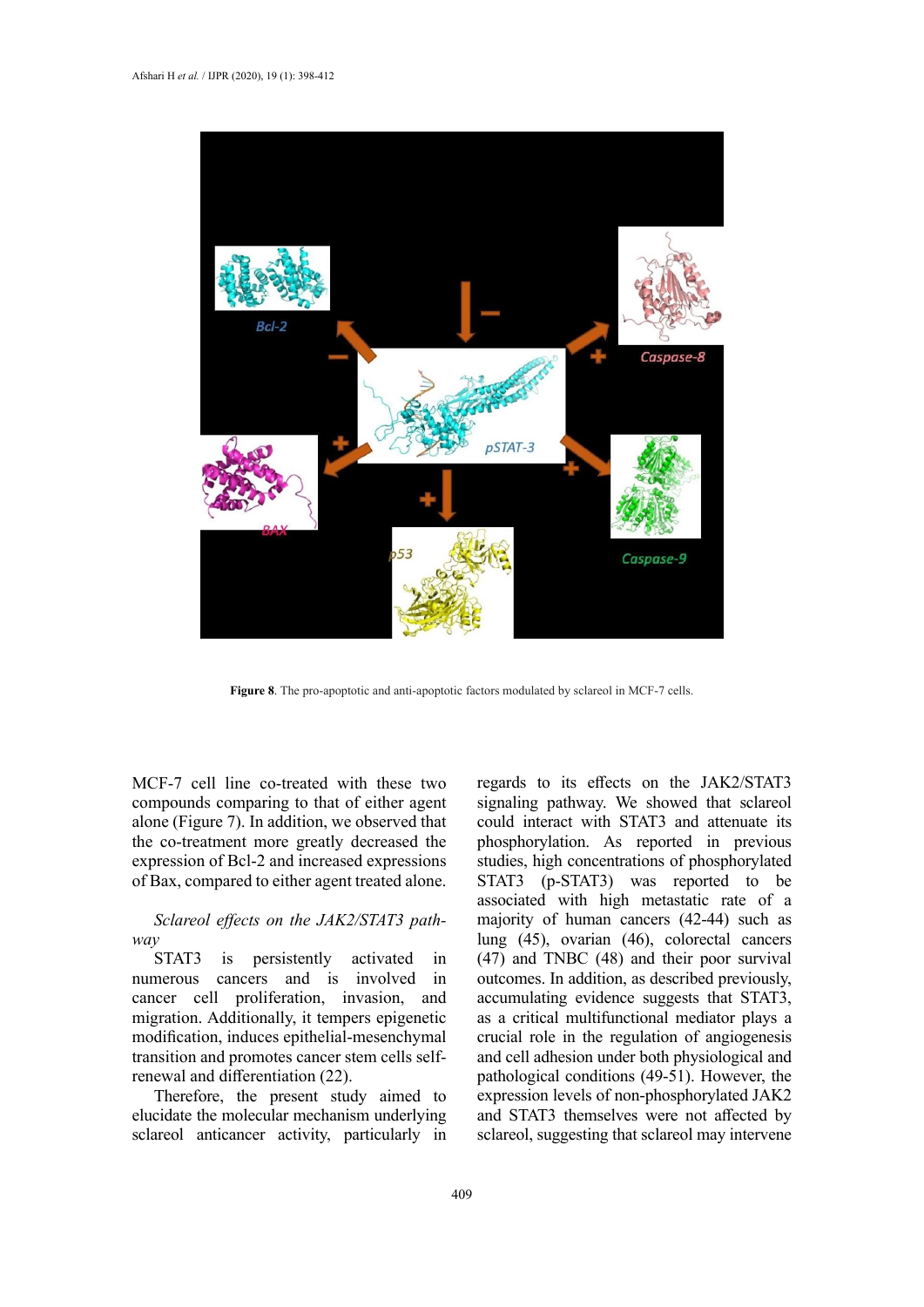principally at the post-translational phase.

Additionally, we found that the modulatory functions of IL-6 on the expression of apoptotic genes were impeded by sclareol. Considering the role of IL-6 on the initiation of the JAK/STAT pathway, inhibition of the IL-6 function by sclareol further verified the effect of this compound on hindering the STAT3 phosphorylation and activity. The addition of cryptotanshinone, a wellcharacterized inhibitor of STAT3, to the cells treated by sclareol enhanced the inhibitory effect of sclareol and confirmed that the effects of sclareol on breast cancer cells are mediated through JAK/STAT pathway.

Interestingly it was found that combined treatment of sclareol and cyclophosphamide attenuated STAT-3 phosphorylation compared with groups of sclareol and cyclophosphamide treated alone in MCF-7 cell line.

Taken together, sclareol may be considered as a new promising lead for the development of active anticancer agents. However, many of the properties of sclareol are still unknown. Hence, further preclinical and clinical studies are needed to figure out sclareol toxicity as well as its pharmacokinetic profiles, before introducing an officially-marketed medicinal product of this compound.

## **Conclusion**

In conclusion, our findings convincingly provided evidence for the efficacy of sclareol in attenuation of cell viability and inducing apoptosis in MCF-7 breast cancer cell line. Furthermore, for the first time, it was found that the addition of sclareol to cyclophosphamide treatment increased the potency of this anticancer agent via the induction of apoptotic cell death as well as inhibition of STAT3 phosphorylation. The co-treatment-induced apoptosis was likely attributable to the activation of p53, Bax, caspase 8, and caspase 9 as well as suppression of Bcl-2. The invitro results also validated the results of the molecular docking study. Hence, sclareol can be considered as a suitable candidate for therapeutic interventions. Further animal studies and human clinical trials are required to develop sclareol as a treatment option against breast cancer.

#### **Acknowledgment**

This research was financially supported by grant number 20246 From Shahid Beheshti University of Medical Sciences.

#### **References**

- 1. Bray F, Ferlay J, Soerjomataram I, Siegel RL, Torre LA and Jemal A. Global cancer statistics 2018: GLOBOCAN estimates of incidence and mortality worldwide for 36 cancers in 185 countries. *CA*  (2018) 68: 394-424.
- 2. Barabadi H, Mahjoub MA, Tajani B, Ahmadi A, Junejo Y and Saravanan M. Emerging theranostic biogenic silver nanomaterials for breast cancer: A systematic review. *J. Clust. Sci.* (2019) 30: 259-79.
- 3. Siegel RL, Miller KD and Jemal A. Cancer statistics, 2019. *CA* (2019) 69: 7-34.
- 4. Farhood B, Geraily G and Alizadeh A. Incidence and mortality of various cancers in Iran and compare to other countries: a review article. *Iran. J. Public Health* (2018) 47: 309.
- 5. Waks AG and Winer EP. Breast Cancer Treatment: A ReviewBreast Cancer Treatment in 2019Breast Cancer Treatment in 2019. *JAMA* (2019) 321: 288- 300.
- 6. Rabzia A, Khazaei M, Rashidi Z and Khazaei MR. Synergistic anticancer effect of paclitaxel and noscapine on human prostate cancer cell lines. *Iran. J. Pharm. Res.* (2017) 16: 1432.
- 7. Fanian M, Bahmani M, Mozafari M, Naderi S, Zareie MA, Okhovat MA, Saberzadeh J, Dehshahri A and Takhshid MA. The Synergistic Effects of Celecoxib and Sodium Valproate on Apoptosis and Invasiveness Behavior of Papillary Thyroid Cancer Cell Line *In-vitro. Iran. J. Pharm. Res.* (2018) 17:1008.
- 8. Park JH, Im SA, Byun JM, Kim KH, Kim JS, Choi IS, Kim HJ, Lee KH, Kim TY, Han SW, Oh DY and Kim TY. Cyclophosphamide, Methotrexate, and 5-Fluorouracil as Palliative Treatment for Heavily Pretreated Patients with Metastatic Breast Cancer: A Multicenter Retrospective Analysis. *J. Breast Cancer* (2017) 20: 347-55.
- 9. Fernandes R, Mazzarello S, Stober C, Vandermeer L, Dudani S, Ibrahim MFK, Majeed H, Perdrizet K, Shorr R, Hutton B, Fergusson D and Clemons M. Optimal primary febrile neutropenia prophylaxis for patients receiving docetaxel–cyclophosphamide chemotherapy for breast cancer: a systematic review. *Breast Cancer Res. Treat*. (2017) 161: 1-10.
- 10. Emadi A, Jones RJ and Brodsky RA. Cyclophosphamide and cancer: golden anniversary.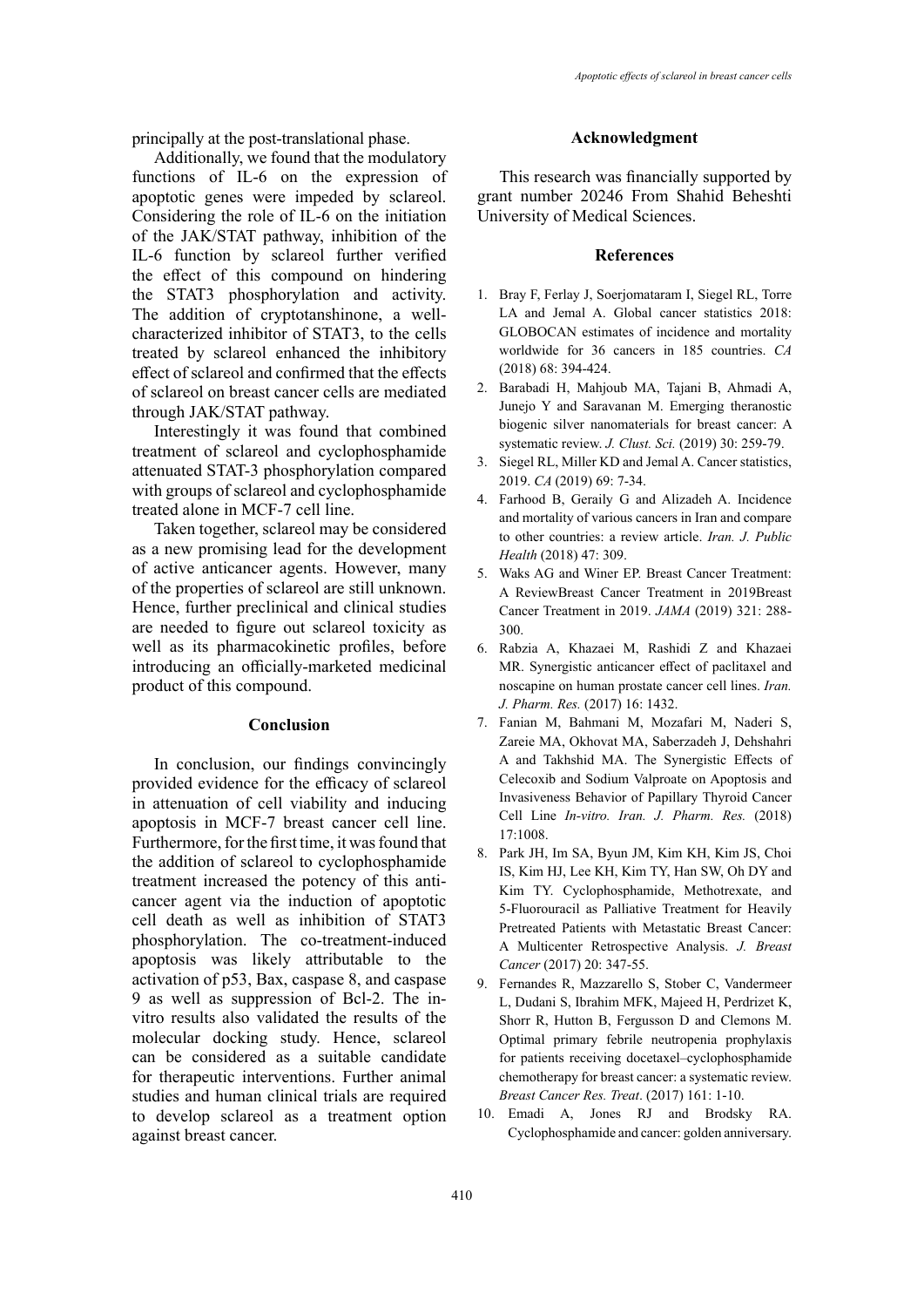*Nat.* (2009) 6: 638.

- 11. Stoll B. Evaluation of cyclophosphamide dosage schedules in breast cancer. *Br. J. Cancer.* (1970) 24:475.
- 12. Ahmed AR and Hombal SM. Cyclophosphamide (Cytoxan): a review on relevant pharmacology and clinical uses. *J. Am. Acad. Dermatol.* (1984) 11:1115-26.
- 13. Hatiboglu MA, Kong LY, Wei J, Wang Y, McEnery KA, Fuller GN, Qiao W, Davies MA, Priebe W and Heimberger AB. The tumor microenvironment expression of p‐STAT3 influences the efficacy of cyclophosphamide with WP1066 in murine melanoma models. *Int. J. Cancer.* (2012) 131: 8-17.
- 14. Duan G, Hou S, Ji J and Deng B. The study of sclareol in inhibiting proliferation of osteosarcoma cells by apoptotic induction and loss of mitochondrial membrane potential. *Canc. Biomarkers.* (2018) 22: 29-34.
- 15. Borges GSM, Silva JO, Fernandes RS, de Souza AM, Cassali GD, Yoshida MI, Leite EA, de Barros ALB and Ferreira LAM. Sclareol is a potent enhancer of doxorubicin: Evaluation of the free combination and co-loaded nanostructured lipid carriers against breast cancer. *Life Sci*. (2019) 232:116678.
- 16. Dimas K, Papadaki M, Tsimplouli C, Hatziantoniou S, Alevizopoulos K, Pantazis P and Demetzos C. Labd-14-ene-8,13-diol (sclareol) induces cell cycle arrest and apoptosis in human breast cancer cells and enhances the activity of anticancer drugs. *Biomed. Pharmacother*. (2006) 60:127-33.
- 17. Masjedi A, Hashemi V, Hojjat-Farsangi M, Ghalamfarsa G, Azizi G, Yousefi M and Jadidi-Niaragh F. The significant role of interleukin-6 and its signaling pathway in the immunopathogenesis and treatment of breast cancer. *Biomed. Pharmacother*. (2018) 108:1415-24.
- 18. Noori S, Hassan ZM and Salehian O. Sclareol reduces CD4+ CD25+ FoxP3+ Treg cells in a breast cancer model *in vivo*. *Iran. J. Immunol.*  (2013) 10:10-21.
- 19. Becker S, Groner B and Muller CW. Threedimensional structure of the Stat3beta homodimer bound to DNA. *Nature* (1998) 394:145-51.
- 20. Masjedi A, Hashemi V, Hojjat-Farsangi M, Ghalamfarsa G, Azizi G, Yousefi M and Jadidi-Niaragh F. The significant role of interleukin-6 and its signaling pathway in the immunopathogenesis and treatment of breast cancer. *Biomed. Pharmacother*. (2018) 108:1415-24.
- 21. Lee HH, Jung J, Moon A, Kang H and Cho H. Antitumor and Anti-Invasive Effect of Apigenin on

Human Breast Carcinoma through Suppression of IL-6 Expression. *Int. J. Mol.* (2019) 20:3143.

- 22. Yuan J, Zhang F and Niu R. Multiple regulation pathways and pivotal biological functions of STAT3 in cancer. *Sci. Rep.* (2015) 5:17663.
- 23. Cava C, Bertoli G and Castiglioni I. Integrating genetics and epigenetics in breast cancer: Biological insights, experimental, computational methods and therapeutic potential. *BMC Syst. Biol.*  (2015) 9:62.
- 24. Nicholson RI and Johnston SR. Endocrine therapy- -current benefits and limitations. *Breast Cancer Res. Treat*. (2005) 93:S3-10.
- 25. Joseph M, Nora G, Masaru T, Judith H, Elke B-L, Peter M, Joseph D, Remigijus D and Maria JUF: Inhibition of Multidrug Resistance of Cancer Cells by Natural Diterpenes, Triterpenes and Carotenoids. *Curr. Pharm.* (2006) 12:287-311.
- 26. KC S, Dhungana RK, Aryal V and Giri R. Concise Synthesis of a Potential 5-Lipoxygenase Activating Protein (FLAP) Inhibitor and Its Analogs through Late-Stage Alkene Dicarbofunctionalization. *Org. Process. Res. Dev.* (2019) 23: 1686-94.
- 27. Qin J-J, Yan L, Zhang J and Zhang W-D. STAT3 as a potential therapeutic target in triple negative breast cancer: a systematic review. *J. Exp. Clin. Cancer Res.* (2019) 38:195.
- 28. Kim JW, Gautam J, Kim JE, Kim J and Kang KW. Inhibition of tumor growth and angiogenesis of tamoxifen-resistant breast cancer cells by ruxolitinib, a selective JAK2 inhibitor. *Oncol. Lett.*  (2019) 17:3981-9.
- 29. Dimas K, Papadaki M, Tsimplouli C, Hatziantoniou S, Alevizopoulos K, Pantazis P and Demetzos C. Labd-14-ene-8,13-diol (sclareol) induces cell cycle arrest and apoptosis in human breast cancer cells and enhances the activity of anticancer drugs. *Biomed. Pharmacother*. (2006) 60:127-33.
- 30. Wang L, He HS, Yu HL, Zeng Y, Han H, He N, Liu ZG, Wang ZY, Xu SJ and Xiong M. Sclareol, a plant diterpene, exhibits potent antiproliferative effects via the induction of apoptosis and mitochondrial membrane potential loss in osteosarcoma cancer cells. *Mol. Med. Rep.* (2015) 11:4273-4278.
- 31. Zhang T, Wang T and Cai P. Sclareol inhibits cell proliferation and sensitizes cells to the antiproliferative effect of bortezomib via upregulating the tumor suppressor caveolin-1 in cervical cancer cells. *Mol. Med. Rep.* (2017) 15:3566-3574.
- 32. Baig S, Seevasant I, Mohamad J, Mukheem A, Huri HZ and Kamarul T. Potential of apoptotic pathwaytargeted cancer therapeutic research: Where do we stand? *Cell Death Dis.* (2016) 7:e2058-e2058.